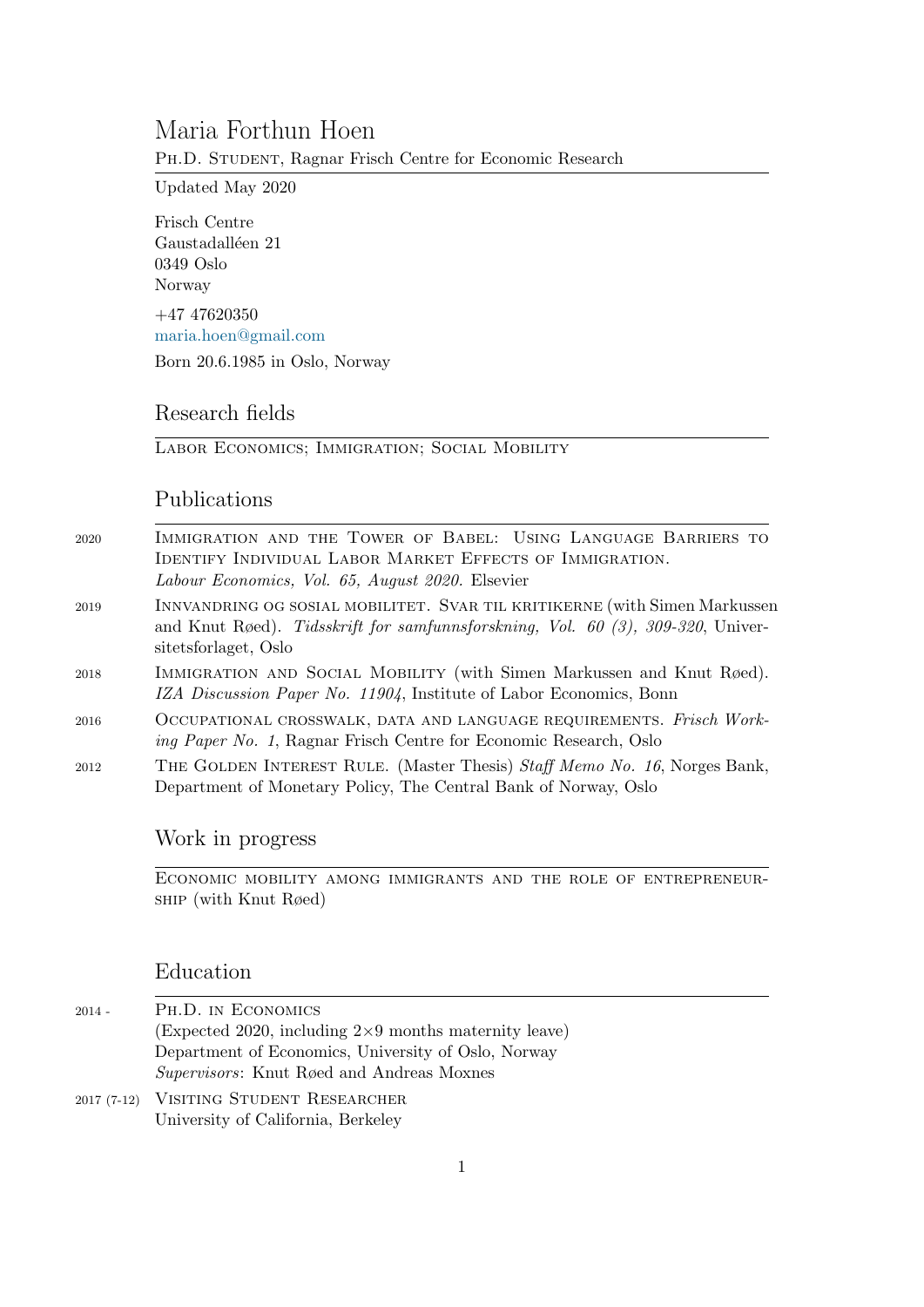| Academic Advisor: Professor David Card                                |
|-----------------------------------------------------------------------|
| 2007 - 2012 MASTER OF ECONOMIC THEORY AND ECONOMETRICS                |
| Department of Economics, University of Oslo, Norway                   |
| 2010 - 2011 EXCHANGE STUDENT                                          |
| Humboldt University, Berlin, Germany                                  |
| 2004 - 2006 BACHELOR IN PERFORMING MUSIC WITH HARP AS MAIN INSTRUMENT |
| Grieg Academy, University of Bergen, Norway                           |

# Presentations of my Ph.D. work

| 2020 | MEETING OF THE NORWEGIAN ASSOCIATION OF ECONOMISTS, Norwegian Univer-<br>sity of Life Sciences, As |
|------|----------------------------------------------------------------------------------------------------|
| 2019 | SEMINAR, Institute for Social Research, Oslo                                                       |
|      | SEMINAR, Ministry of Labour and Social Affairs, Oslo                                               |
| 2018 | MEETING OF THE NORWEGIAN ASSOCIATION OF ECONOMISTS, Norwegian School                               |
|      | of Economics, Bergen                                                                               |
|      | ESPE 32ND ANNUAL CONFERENCE, University of Antwerpen, Belgium                                      |
|      | IIPF 74TH ANNUAL CONFERENCE, University of Tampere, Finland                                        |
|      | EALE 30TH ANNUAL CONFERENCE, Lyon, France                                                          |
|      | SEMINAR, Ministry of Labour and Social Affairs, Oslo                                               |
| 2017 | LABOR LUNCH, Center for Labor Economics, University of California, Berkeley                        |
|      | SEMINAR, Migration Research Cluster, University of California, Davis                               |
|      | SEMINAR, Institute for Social Research, Oslo                                                       |
|      | WORKSHOP ON GLOBALISATION, MIGRATION AND THE LABOUR MARKET, De-                                    |
|      | partment of Economics, University of Oslo                                                          |
| 2016 | GEP POSTGRADUATE CONFERENCE, Centre for Research on Globalisation and                              |
|      | Economic Policy and Centre for Economic Policy Research, University of Notting-                    |
|      | ham, United Kingdom                                                                                |
| 2015 | DGPE PH.D. COURSE: <i>Globalization</i> , <i>Technology and Local labor markets</i> with           |
|      | Giovanni Peri, Department of Economics, University of Copenhagen                                   |

# Professional experience

| 2012 - 2014 HIGHER EXECUTIVE OFFICER                             |
|------------------------------------------------------------------|
| Budget Department, Norwegian Ministry of Finance                 |
| 2011 - 2012 STUDENT INTERNSHIP, MASTER THESIS                    |
| Research Department, Monetary Policy, The Central Bank of Norway |
| 2009-2011 TEACHER ASSISTANT                                      |
| ECON 1310 MACROECONOMIC THEORY AND POLICY and                    |
| ECON 1210 CONSUMER BEHAVIOUR, FIRM BEHAVIOUR AND MARKETS,        |
| Department of Economics, University of Oslo, Norway              |
| 2009 - 2010 STUDENT INTERNSHIP                                   |

Research Department, Monetary Policy, The Central Bank of Norway